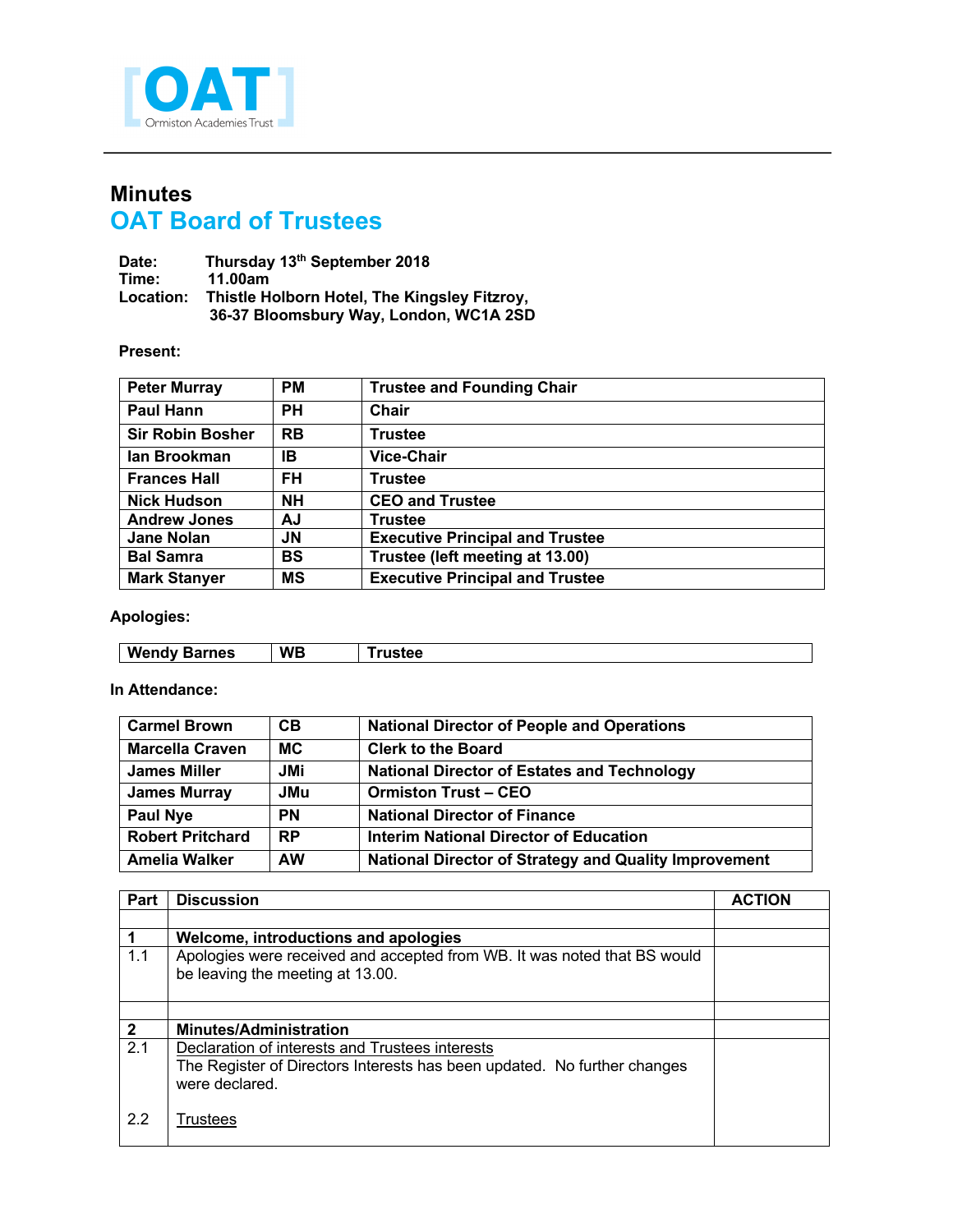

|     | The Chairman welcomed RP as Interim National Director of Education and<br>MC who is taking on the responsibilities of the Company Secretary.                                                                                                                                                                                                                                  |           |
|-----|-------------------------------------------------------------------------------------------------------------------------------------------------------------------------------------------------------------------------------------------------------------------------------------------------------------------------------------------------------------------------------|-----------|
|     | The Chairman welcomed AJ to the Board as an OAT Trustee and Director<br>with immediate effect. The term of office of MS, OAT Trustee, had been<br>extended with approval from Ormiston Trust for a further 12 months.                                                                                                                                                         |           |
|     | PH welcomed the new OAT team and NH introduced the team to AJ.                                                                                                                                                                                                                                                                                                                |           |
| 2.3 | Minutes<br>The Minutes of the Board Meeting of 19 July 2018 were approved as a true<br>record and signed on behalf of the Board by the Chairman.                                                                                                                                                                                                                              |           |
| 2.4 | <b>Matters Arising</b><br>4. OAT Operating Model<br>To be covered at the 13 December 2018 meeting.                                                                                                                                                                                                                                                                            | NH/AW     |
|     | 6.2 Reserves and GAG funding<br>To be brought to FOR committee 27 November and then to 13 December<br>board meeting.                                                                                                                                                                                                                                                          | <b>PN</b> |
|     | All other matters arising had been actioned, delegated to Committees or<br>formed part of the meeting's agenda.                                                                                                                                                                                                                                                               |           |
| 3   | <b>Strategic Direction Setting</b>                                                                                                                                                                                                                                                                                                                                            |           |
| 3.1 | <b>Analysis underpinning new Trust Priorities</b>                                                                                                                                                                                                                                                                                                                             |           |
|     | AW and RP presented a baseline analysis underpinning new trust priorities<br>for discussion and consideration. Trustees discussed recent headline<br>results, areas of relative strength and underperformance. Trustees also<br>considered an analysis of what sits beneath the results and by consequence<br>the priorities and actions for the short, medium and long term. |           |
|     | AW put the analysis in context – this is a baseline for debate and discussion<br>and, if supported by the board, will form the basis for wider consultation. She<br>suggested anyone wanting to go into a deeper discussion was welcome to<br>contact her.                                                                                                                    |           |
|     |                                                                                                                                                                                                                                                                                                                                                                               |           |
|     | The analysis covered:<br>KS4 attainment against headline measures                                                                                                                                                                                                                                                                                                             |           |
|     | Ebacc entry profile<br>٠                                                                                                                                                                                                                                                                                                                                                      |           |
|     | Post 16 outcomes                                                                                                                                                                                                                                                                                                                                                              |           |
|     | Demography within the trust<br>$\bullet$                                                                                                                                                                                                                                                                                                                                      |           |
|     | National challenges relating to white British disadvantaged students<br>$\bullet$                                                                                                                                                                                                                                                                                             |           |
|     | and how this relates to the profile of students within the trust                                                                                                                                                                                                                                                                                                              |           |
|     | Relative progress in different qualifications and subjects<br>$\bullet$                                                                                                                                                                                                                                                                                                       |           |
|     | A Theory of Change chart and research evidence paper was passed to<br>Trustees and this was discussed as a causal analysis. Trustees were asked<br>to reflect on the hypotheses set out there and to contact AW if they would<br>like to discuss further bi-laterally.                                                                                                        |           |
|     | The Board explored the Theory of Change paper and made the following<br>observations:                                                                                                                                                                                                                                                                                         |           |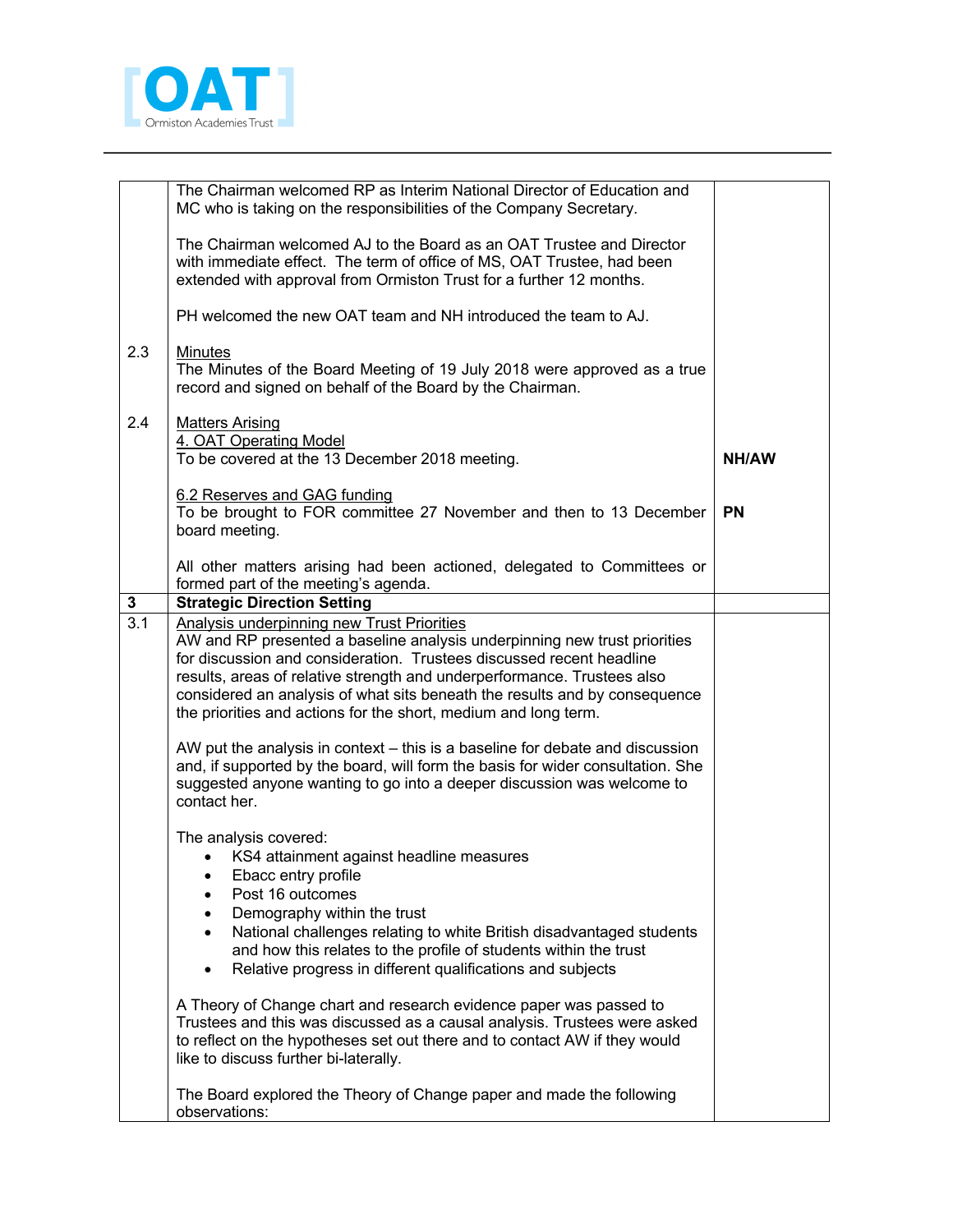

|     | $\bullet$<br>$\bullet$<br>$\bullet$<br>$\bullet$<br>$\bullet$<br>$\bullet$<br>$\bullet$ | The impact of parenting skills should be reflected. Parenting skills<br>have not deteriorated over time and have always been a factor.<br>However, they are still important.<br>Understanding at which point in the secondary journey students who<br>do well at primary start to decline is a critical question. It was<br>suggested that transition is particularly important.<br>The colour coding is intended to reflect those areas where the Trust<br>can have an impact. However, we can and should have an impact<br>on teacher recruitment and this is not clearly enough reflected.<br>The diagram refers to professional careers and further debate is<br>needed about the relative role of university vs technical routes into<br>careers.<br>The vocabulary gap should be included as a key causal factor.<br>We should understand how our performance compares to other<br>Trusts with similar intakes.<br>A further discussion should be had about the role of examinations at<br>16, in a system where the leaving age is 18. This is a national issue |  |
|-----|-----------------------------------------------------------------------------------------|------------------------------------------------------------------------------------------------------------------------------------------------------------------------------------------------------------------------------------------------------------------------------------------------------------------------------------------------------------------------------------------------------------------------------------------------------------------------------------------------------------------------------------------------------------------------------------------------------------------------------------------------------------------------------------------------------------------------------------------------------------------------------------------------------------------------------------------------------------------------------------------------------------------------------------------------------------------------------------------------------------------------------------------------------------------------|--|
|     |                                                                                         | but one on which we should hold a view.<br>AW proposed three purposes to help the Trust define its role more clearly:<br>Teach, Develop, Change and Support. It was confirmed that the function of<br>these categories was to enable managers to structure planning and<br>prioritisation. Trustees commented that:                                                                                                                                                                                                                                                                                                                                                                                                                                                                                                                                                                                                                                                                                                                                                    |  |
|     | $\bullet$<br>$\bullet$<br>$\bullet$<br>$\bullet$<br>$\bullet$                           | The purposes were broadly right<br>'How to think' is innate and therefore might be better expressed as<br>'ways of thinking'<br>'Develop' should include reference to the importance of helping<br>students make effective choices<br>'Change' seems to be framed negatively and should be reframed<br>positively<br>This could be seen as being too focused on underachievement and<br>should clearly reflect that this is about all the students we serve                                                                                                                                                                                                                                                                                                                                                                                                                                                                                                                                                                                                            |  |
|     | headings:<br>1.<br>2<br>3.<br>4.                                                        | Trustees then considered defining priorities for action specifically under the<br><b>Curriculum and Teaching</b><br>Specialist knowledge<br>Learning Time<br>Knowledge for opportunity                                                                                                                                                                                                                                                                                                                                                                                                                                                                                                                                                                                                                                                                                                                                                                                                                                                                                 |  |
|     |                                                                                         | Specific considerations raised, were whether our talent strategy should<br>include paying a premium for hard to recruit subject specialists, and whether<br>we need to say more about functions.                                                                                                                                                                                                                                                                                                                                                                                                                                                                                                                                                                                                                                                                                                                                                                                                                                                                       |  |
| 3.2 |                                                                                         | 2017/2018 Unvalidated Results<br>RP summarised the Key stage 5 results. Trustees discussed Key stage 5<br>results and their implications in detail.                                                                                                                                                                                                                                                                                                                                                                                                                                                                                                                                                                                                                                                                                                                                                                                                                                                                                                                    |  |
|     |                                                                                         | RP reminded the Board that this was the first year of the new and more<br>rigorous Applied A-Level qualifications which will affect the national picture.                                                                                                                                                                                                                                                                                                                                                                                                                                                                                                                                                                                                                                                                                                                                                                                                                                                                                                              |  |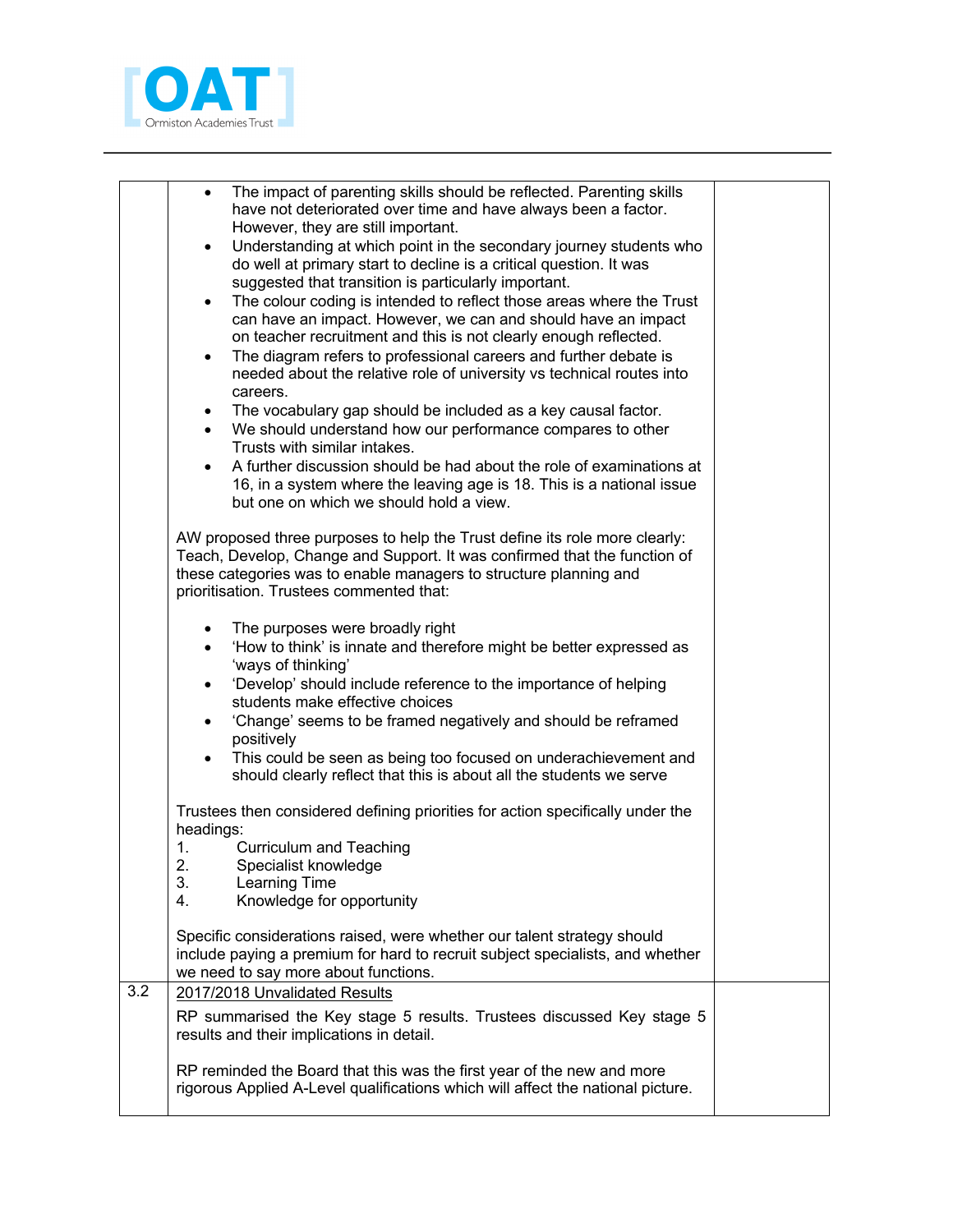

| Headline APS increased for the Trust and the overall grade remains<br>$\bullet$<br>at a C-, in line with all state funded schools nationally.<br>13 of the 16 academes have improved their A-Level attainment<br>$\bullet$<br>measures.                                                                                                                                                 |  |
|-----------------------------------------------------------------------------------------------------------------------------------------------------------------------------------------------------------------------------------------------------------------------------------------------------------------------------------------------------------------------------------------|--|
| Overall progress measures for A-Levels indicate OAT will again be<br>$\bullet$<br>in line with national standards.<br>A*-A, A*-B and A*-C thresholds all improved from 2017<br>$\bullet$<br>A*-E (overall pass rate) declined from 2017, this is not in line with<br>national patterns. OAT Academies had significantly more Us in 2018<br>than 2017.                                   |  |
| Trustees asked about the number of students across the Trust taking A-<br>Levels. RP confirmed he would like to see this increase, but it was also<br>dependent on the academies that had sixth forms.                                                                                                                                                                                  |  |
| RP reported that the Trust has held its position with Key Stage 4 attainment<br>and had improved in Key Stage 5 - but internally work continued at making<br>greater improvement. Nearly all schools the National Schools Commissioner<br>was interested in had improved. Showing that where impact was focussed,<br>improvement occurred.                                              |  |
| RP summarised the outcome of the 2017/18 unvalidated results. These had<br>been discussed by the School Improvement-subcommittee (SIC) on Thursday<br>23 August 2018. Further detail would be considered at the SIC meeting 15<br>October 2018.                                                                                                                                         |  |
| RP used slides to explain Key Stage 4 progress using a breakdown of<br>subjects. Figures were provisional but expected to be similar to last year's<br>outcomes.                                                                                                                                                                                                                        |  |
| Core subjects were discussed. RP confirmed that consistency across<br>academies is varied and this is being addressed. Trustees discussed open<br>subjects. RP explained the differences and that despite greater rigour this year<br>outcomes had improved, but that Maths and English results need to rise<br>alongside these to ensure improvement of life chances for all students. |  |
| Attainment at Key Stage 4 was discussed in detail and the performance of<br>high ability Key Stage 2 SAT level students. The gap between English and<br>Maths was also discussed and explored. Trustees discussed teacher<br>retention and recruitment issues in key subjects and potential strategies for<br>improving this.                                                           |  |
| RP discussed the Ebacc attainment (which is one indicator of the curriculum)<br>and the aspiration to see more higher entry students being entered. Trustees<br>discussed Ebacc and its value.                                                                                                                                                                                          |  |
| RP drew Trustees' attention to the fact that there are new reformed GCSE<br>qualifications in a significant number of subjects.                                                                                                                                                                                                                                                         |  |
| Overall the Trust has maintained standards of basic rate attainment<br>$\bullet$<br>from 2017 at Grade 4+ and Grade 5+.<br>Maths attainment overall at Grade 5+ has seen a 3% decline from<br>$\bullet$<br>2017, with middle and high prior attainment students the key group.                                                                                                          |  |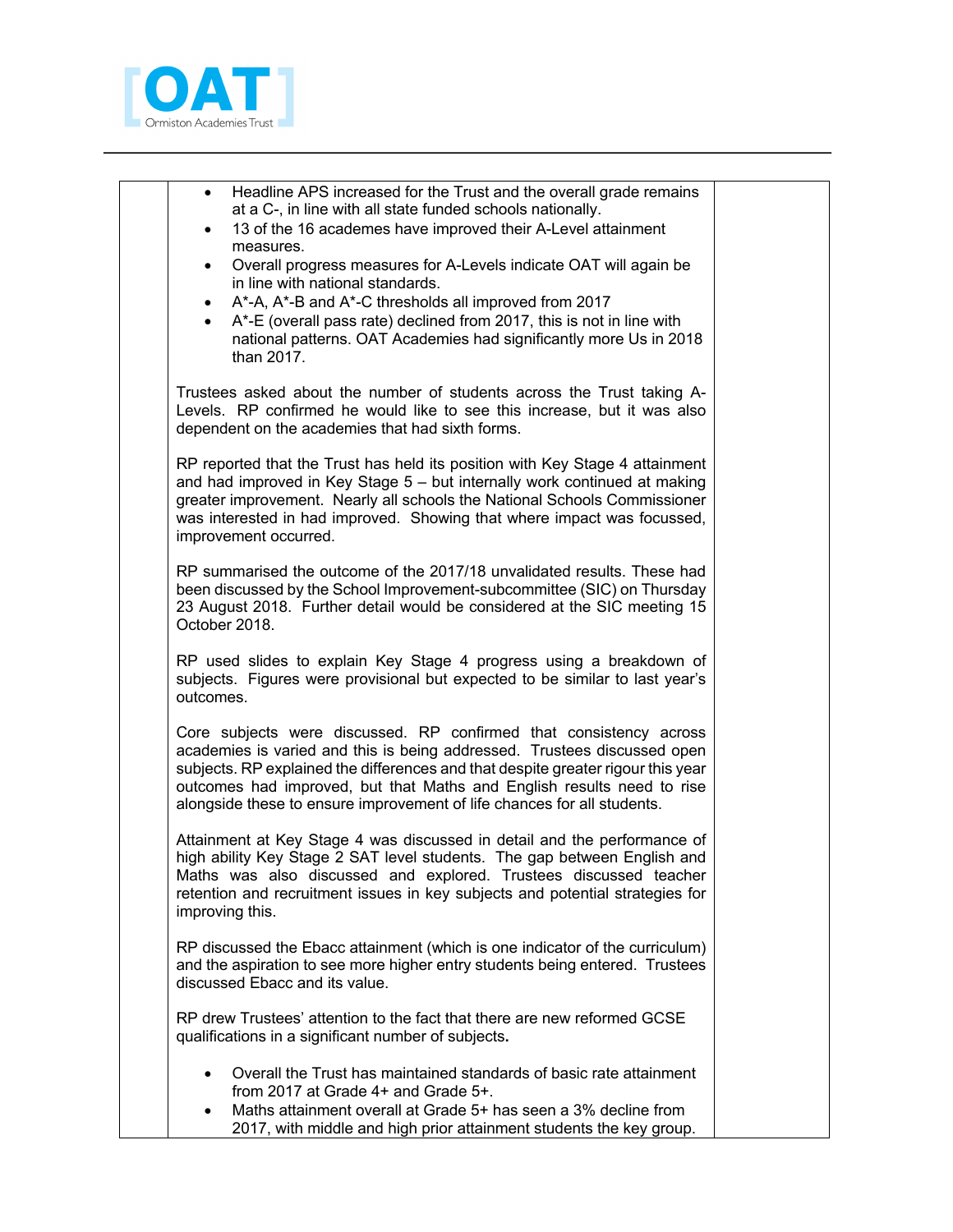

|     | Overall P8 figures have decreased by 0.04 and stand at average;<br>though this will change pending the national A8 model being<br>updated, so these figures need to be read with caution.<br>Basic rate gaps between disadvantaged students and other students<br>$\bullet$<br>have reduced by 1% (18% gap).<br>There have been significant double-digit improvements in Grade 4+<br>$\bullet$<br>Basics at Venture (+16%), WOA (+13%), Chadwick (+12%), Cowes<br>(+11%) and Horizon/Maritime (+10%). Similarly, with Grade 5+ WOA<br>$(+13%)$ and likeston $(+11%)$ .<br>This year 239 students across the family achieved at least 1 or more<br>Grade 9 subject, which is 108 more than in 2017.<br>The priority academies identified by the trustees in August 2017 were<br>discussed. Specific interventions and support will be delivered by the School<br>Improvement team, and this will be scrutinised by the SI sub-committee in<br>October. |              |
|-----|-------------------------------------------------------------------------------------------------------------------------------------------------------------------------------------------------------------------------------------------------------------------------------------------------------------------------------------------------------------------------------------------------------------------------------------------------------------------------------------------------------------------------------------------------------------------------------------------------------------------------------------------------------------------------------------------------------------------------------------------------------------------------------------------------------------------------------------------------------------------------------------------------------------------------------------------------------|--------------|
| 3.3 | <b>Operating Model</b>                                                                                                                                                                                                                                                                                                                                                                                                                                                                                                                                                                                                                                                                                                                                                                                                                                                                                                                                |              |
|     | NH and AW updated Trustees on the Operating Model progress and<br>development since the last board meeting.                                                                                                                                                                                                                                                                                                                                                                                                                                                                                                                                                                                                                                                                                                                                                                                                                                           |              |
|     | The Actions that have taken place include:<br>AW as Executive lead (dovetailing the Operating model with the strategic<br>direction setting).                                                                                                                                                                                                                                                                                                                                                                                                                                                                                                                                                                                                                                                                                                                                                                                                         |              |
|     | Meeting with Chris Kirk Associates (CKA), taking forward the Board's actions.<br>Trustees asked about School Improvement functions. NH confirmed that<br>CKA is aware that the School Improvement functions will stay inhouse, and<br>this will be aligned with the model.                                                                                                                                                                                                                                                                                                                                                                                                                                                                                                                                                                                                                                                                            |              |
|     | The full Operating Model report will come to the December board.                                                                                                                                                                                                                                                                                                                                                                                                                                                                                                                                                                                                                                                                                                                                                                                                                                                                                      | <b>NH/AW</b> |
|     | The areas CKA are exploring include academy functions, finance, IT, HR,<br>and non-teaching assistant functions. Operational Staff and non-teaching,<br>educational staff. CB will feed some of this data to them.                                                                                                                                                                                                                                                                                                                                                                                                                                                                                                                                                                                                                                                                                                                                    |              |
| 3.4 | <b>Talent Management</b>                                                                                                                                                                                                                                                                                                                                                                                                                                                                                                                                                                                                                                                                                                                                                                                                                                                                                                                              |              |
|     | CB confirmed that OAT is in partnership with Ambition School Leadership<br>(ASL) exploring a current and future approach to Talent Management.<br>The key areas of focus currently are recruitment and retention; succession<br>planning and development/CPD for our teaching staff.                                                                                                                                                                                                                                                                                                                                                                                                                                                                                                                                                                                                                                                                  |              |
|     | Trustees discussed recruitment, the need for a strong employee brand;<br>articulation of an employer message and recruitment in general to support<br>the schools from the centre (currently support for recruitment only occurs for<br>principals).                                                                                                                                                                                                                                                                                                                                                                                                                                                                                                                                                                                                                                                                                                  |              |
|     | CB explained the need for a compelling offer to improve recruitment and the<br>possibility of expanding training our own teachers and sharing CPD through<br>current and potential SCITTs and a possible OAT Institute of Education.                                                                                                                                                                                                                                                                                                                                                                                                                                                                                                                                                                                                                                                                                                                  |              |
|     | Once we have completed the work on this part of our talent management<br>strategy, focusing on all teachers and leaders across the Trust during the<br>2018/19 academic year, the intention is to develop a similar process for<br>support staff within OAT academies. ASL is currently supporting OAT to                                                                                                                                                                                                                                                                                                                                                                                                                                                                                                                                                                                                                                             |              |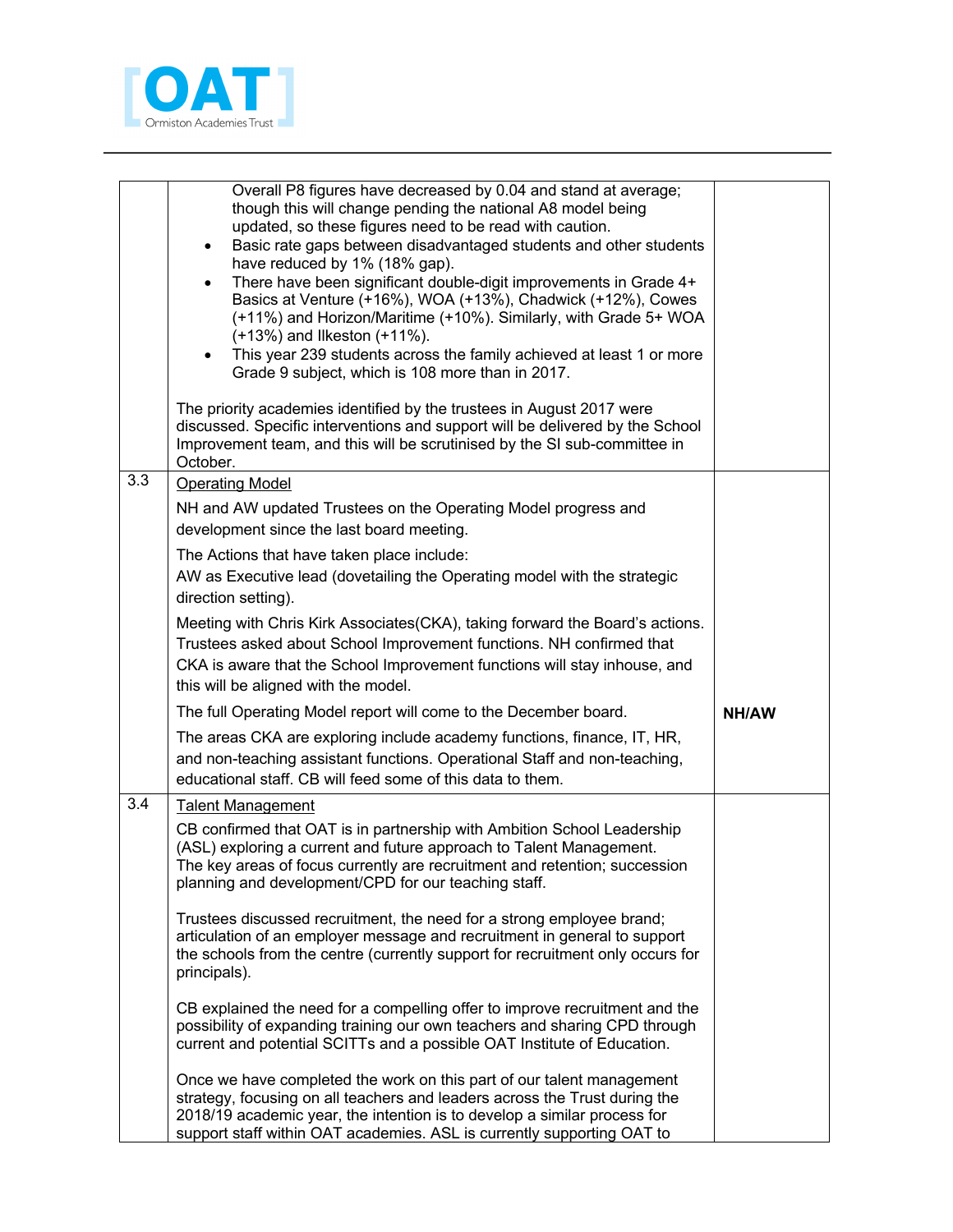

|                         | further develop this process. The first three stages of this project have been<br>completed with a focus on contracting, diagnosis and feedback/review and<br>this is the detail. Methods of achieving this were discussed including the<br>OAT Talent Management steering group. The key areas of specific focus in<br>these initial stages were around the Sourcing and Selection of teaching staff;<br>Retention and Progression; Development and Performance Management.                                                                                                                                                                                 |           |
|-------------------------|--------------------------------------------------------------------------------------------------------------------------------------------------------------------------------------------------------------------------------------------------------------------------------------------------------------------------------------------------------------------------------------------------------------------------------------------------------------------------------------------------------------------------------------------------------------------------------------------------------------------------------------------------------------|-----------|
|                         | A further progress report will be brought to the Board in December 2018.                                                                                                                                                                                                                                                                                                                                                                                                                                                                                                                                                                                     | CB        |
|                         | Trustees asked would it be possible to appoint to OAT, not to a specific<br>school? Could this work in cluster areas, particularly where there were<br>secondary shortage areas? Perhaps with financial incentive. CB confirmed<br>this was planned and sharing staff is beginning to happen in some of the<br>regions. We do have a mobility clause in our teacher contracts and this<br>works well in areas where there is a group of academies. NH confirmed that<br>more staff sharing has happened than ever before and we will continue to<br>focus on this. Trustees discussed publicity around this and using digital<br>messaging in support of it. |           |
|                         | Trustees discussed career paths, with reference to NQT to Principal being<br>mapped, but for this to include development to becoming a Specialist<br>teacher.                                                                                                                                                                                                                                                                                                                                                                                                                                                                                                |           |
|                         | PH thanked everyone for the exciting plan and data and its articulation in<br>next steps, in general terms this was exciting.                                                                                                                                                                                                                                                                                                                                                                                                                                                                                                                                |           |
| $\overline{\mathbf{4}}$ | <b>Performance Report</b>                                                                                                                                                                                                                                                                                                                                                                                                                                                                                                                                                                                                                                    |           |
| 4.1                     | End of year reserves report                                                                                                                                                                                                                                                                                                                                                                                                                                                                                                                                                                                                                                  |           |
|                         | PN confirmed that in July the Board had approved the three years' budgets<br>from 2018/19, keeping OAT on track to improve its reserves. Trustees had<br>also agreed to change the accounting policy regarding deferred income with<br>effect from 2017/18. He confirmed that he would bring a paper to the FOR<br>meeting in October relating to the pooling of reserves and in year revenues.                                                                                                                                                                                                                                                              | <b>PN</b> |
|                         | PN confirmed the agreement with the ESFA is that the Trust's reserves<br>should be in the range 3% to 5% of annual income. It has been agreed with<br>the ESFA (in their letter dated 20 June 2018) that the Trust will achieve<br>reserves at least equal to 3% of income by 31 August 2021.                                                                                                                                                                                                                                                                                                                                                                |           |
|                         | The reserves in the statutory accounts at 31 August 2017 were 2.6% of<br>annual income and the same percentage is expected for 31 August 2018.                                                                                                                                                                                                                                                                                                                                                                                                                                                                                                               |           |
|                         | The budgets submitted in July 2018 to the ESFA for the next three years<br>show the following trend.                                                                                                                                                                                                                                                                                                                                                                                                                                                                                                                                                         |           |
|                         | 31 August 2019<br>2.3%<br>2.5%<br>31 August 2020<br>31 August 2021<br>3.1%                                                                                                                                                                                                                                                                                                                                                                                                                                                                                                                                                                                   |           |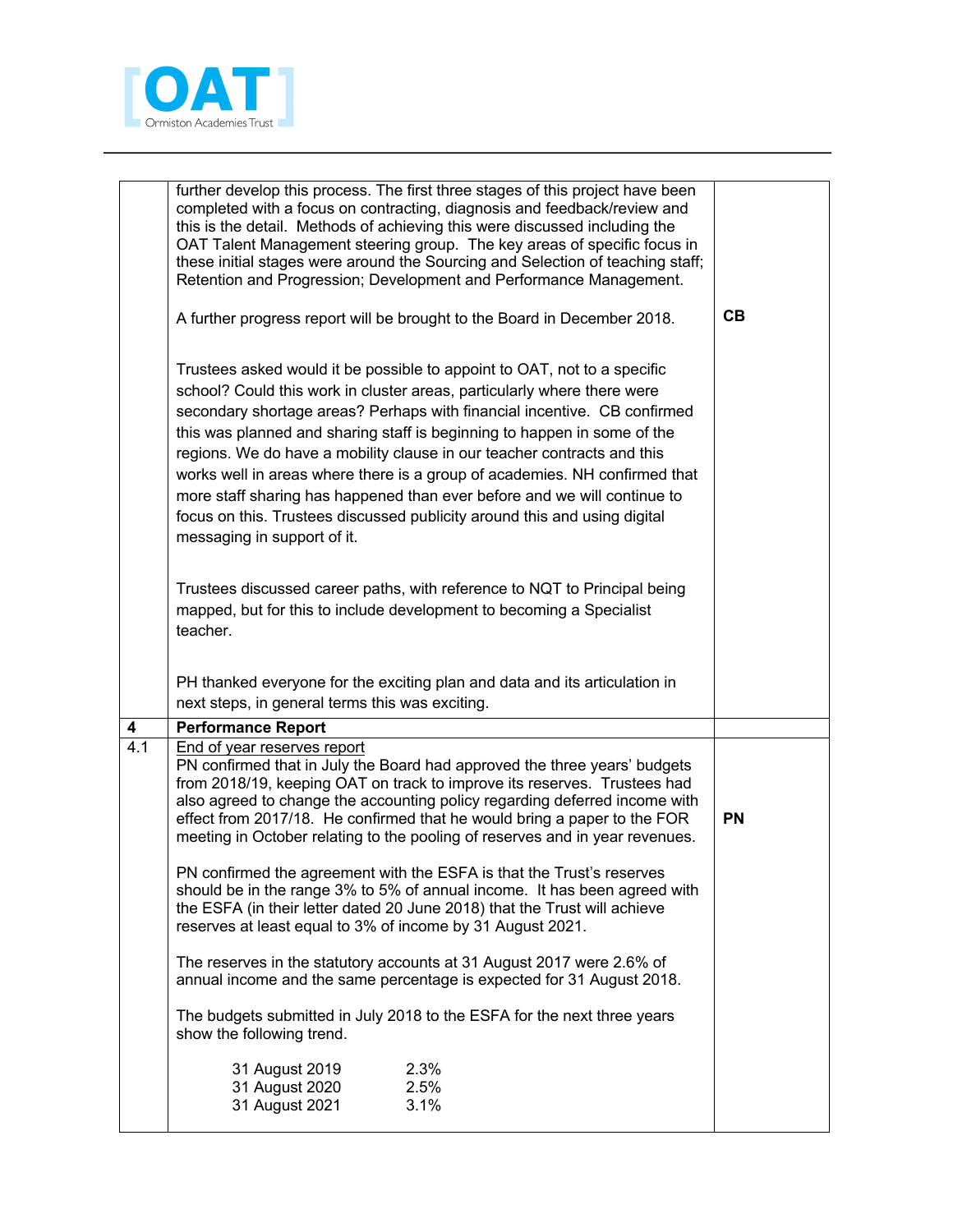

|     | This is in line with the agreed target of 3% by 31 August 2021. Forecast<br>reserves at 31 August 2018 (excluding #iwill and Bolingbroke) are<br>£4,500,000.                                                                                                                                                                                                                                                                                                                                                                                                                                                                                                                                                                                                                                                                                      |           |
|-----|---------------------------------------------------------------------------------------------------------------------------------------------------------------------------------------------------------------------------------------------------------------------------------------------------------------------------------------------------------------------------------------------------------------------------------------------------------------------------------------------------------------------------------------------------------------------------------------------------------------------------------------------------------------------------------------------------------------------------------------------------------------------------------------------------------------------------------------------------|-----------|
|     | A discussion about reserves took place. PN confirmed that the finance team<br>can benchmark financial performance and that this links well to curriculum<br>led financial planning. Trustees discussed the need for complete<br>transparency about where the finance is targeted and what it has been used<br>for. PH suggested developing a report to ensure transparency.                                                                                                                                                                                                                                                                                                                                                                                                                                                                       | <b>PN</b> |
|     | The teachers' pay award and the budgeting plans around this were<br>discussed. The assumption in the budget was for a 2% pay increase. The<br>actual offer is greater than this, but the excess over 1% will be funded from<br>the ESFA. However certain academies could face a shortfall in funding<br>depending upon the respective grading of teaching staff. All additional<br>funding will come to the centre, and will be allocated to the academies, such<br>that the pay increase will be funded in full for every academy. Other Trusts<br>may be suggesting increasing the award for leadership staff from 1.5% to<br>2%. A decision will be taken when the stance being adopted by others is<br>clearer. Messages have been sent to Principals that they should not commit<br>to any additional spending outside their agreed budgets. |           |
| 4.2 | <b>Estates and technology update</b><br>JM outlined the various developments in Estates and Technology including<br>Health and Safety. A revised Health and Safety Policy would be taken to the<br>next FOR meeting, with an update on the Capital Maintenance Programme,<br>Data Protection and an ICT Cyber Security Update.                                                                                                                                                                                                                                                                                                                                                                                                                                                                                                                    |           |
|     | JM updated Trustees on the summer building works at Denes, Cliff Park,<br>South Parade, Meridian, Edward Worlledge, Shelfield, NEWA, OBA, OSCA<br>and Ilkeston which have mostly been completed. Finishing the works and<br>getting spaces ready for teaching for the first week of term was tight at some<br>academies. However, they are all operational and arrangements are in place<br>to complete outstanding works.                                                                                                                                                                                                                                                                                                                                                                                                                        |           |
|     | Trustees discussed the ICT cyber security grid, JM confirmed an up to date<br>grid would be taken to the FOR committee.                                                                                                                                                                                                                                                                                                                                                                                                                                                                                                                                                                                                                                                                                                                           | JM        |
|     | requested<br>that for the next FOR committee,<br>an<br>FOI/data<br>IB<br>breaches/SARs/cyber-attack report be drafted to ensure awareness as a<br>board on a regular basis in this area.                                                                                                                                                                                                                                                                                                                                                                                                                                                                                                                                                                                                                                                          | <b>JM</b> |
|     | Trustees noted the introduction of the new Board portal to replace Diligent<br>(OAT Boards) which was being used for the current meeting.                                                                                                                                                                                                                                                                                                                                                                                                                                                                                                                                                                                                                                                                                                         |           |
| 5   | <b>Decision Paper</b>                                                                                                                                                                                                                                                                                                                                                                                                                                                                                                                                                                                                                                                                                                                                                                                                                             |           |
| 5.1 | AW summarised key activities and process for incorporating new academies<br>into OAT and the potential for organisational risk. There will be an audit trail<br>for each of these and a review of the process will take place in due course.                                                                                                                                                                                                                                                                                                                                                                                                                                                                                                                                                                                                      |           |
|     | AW outlined the changes to that process and sought the Board's approval<br>for authority to be delegated to the FOR committee to act on its behalf at<br>identified points in the process (2 and 6 of the process).                                                                                                                                                                                                                                                                                                                                                                                                                                                                                                                                                                                                                               |           |